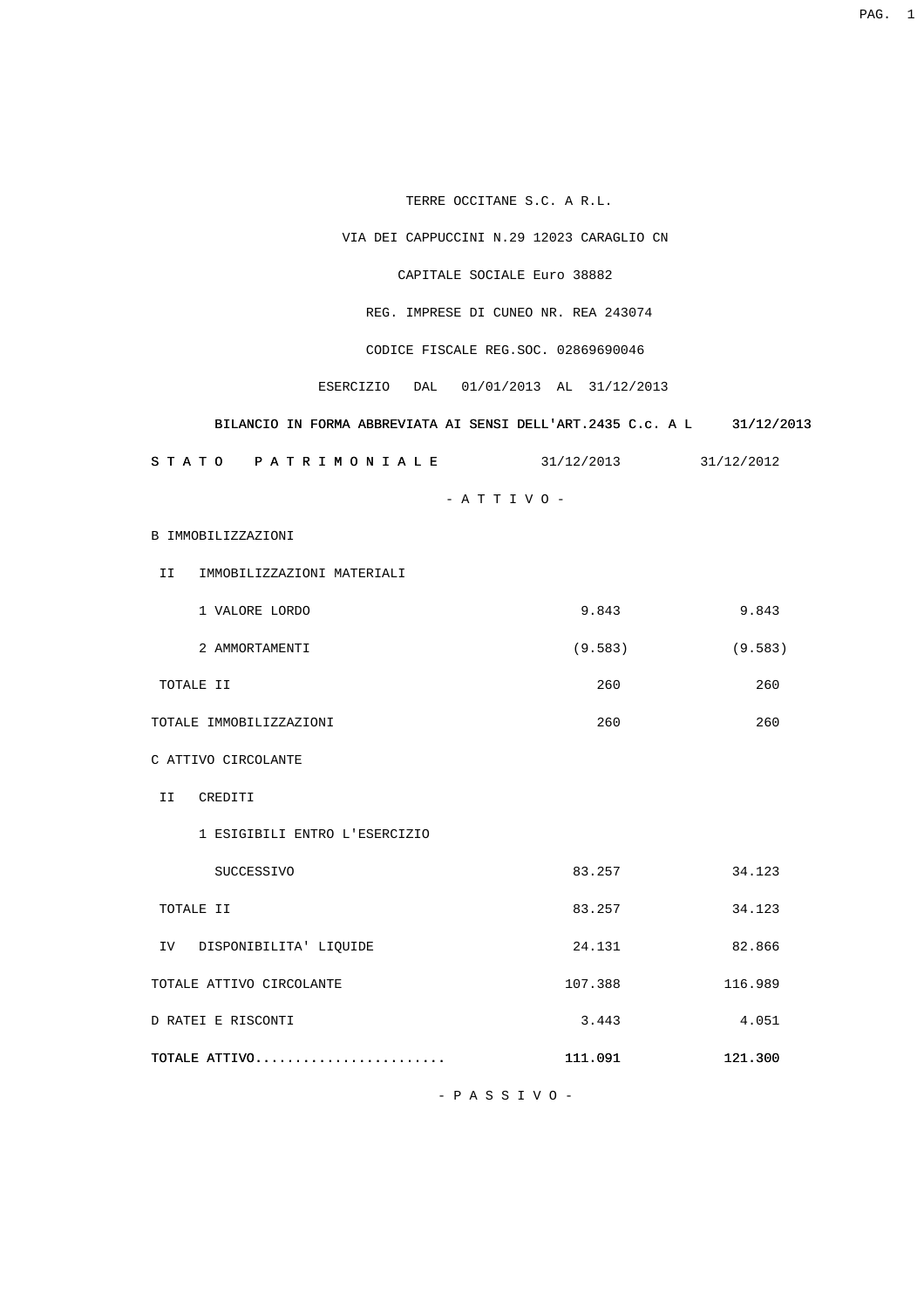| BILANCIO AL                       | 31/12/2013 | 31/12/2012   |
|-----------------------------------|------------|--------------|
| A PATRIMONIO NETTO                |            |              |
| $\mathbf{I}$<br>CAPITALE          | 38.882     | 38.882       |
| VII ALTRE RISERVE DISTINTAMENTE   |            |              |
| INDICATE                          |            |              |
| 15 DIFFERENZA DA ARROTONDAMENTO   |            |              |
| ALL'UNITA' DI EURO                | (1)        | $\mathbf{1}$ |
| TOTALE VII                        | (1)        | $\mathbf{1}$ |
| VIII UTILI (PERDITE) PORTATI A    |            |              |
| NUOVO                             | (8.192)    | (17.830)     |
| IX UTILE (PERDITA) DELL'ESERCIZIO | 4.775      | 9.638        |
| TOTALE PATRIMONIO NETTO           | 35.464     | 30.691       |
| C TRATTAMENTO DI FINE RAPPORTO    |            |              |
| DI LAVORO SUBORDINATO             | 6.413      | 4.834        |
| D DEBITI                          |            |              |
| 1 ESIGIBILI ENTRO L'ESERCIZIO     |            |              |
| SUCCESSIVO                        | 64.765     | 81.712       |
| TOTALE DEBITI                     | 64.765     | 81.712       |
| E RATEI E RISCONTI                | 4.449      | 4.063        |
| TOTALE PASSIVO E NETTO            | 111.091    | 121.300      |
| CONTO ECONOMICO                   | 31/12/2013 | 31/12/2012   |
| A VALORE DELLA PRODUZIONE         |            |              |
| 5 ALTRI RICAVI E PROVENTI         |            |              |
| a CONTRIBUTI IN CONTO ESERCIZIO   |            | 8.141        |
| b ALTRI                           | 171.064    | 167.758      |

example of the state of the state of the state of the state of the state of the state of the state of the state of the state of the state of the state of the state of the state of the state of the state of the state of the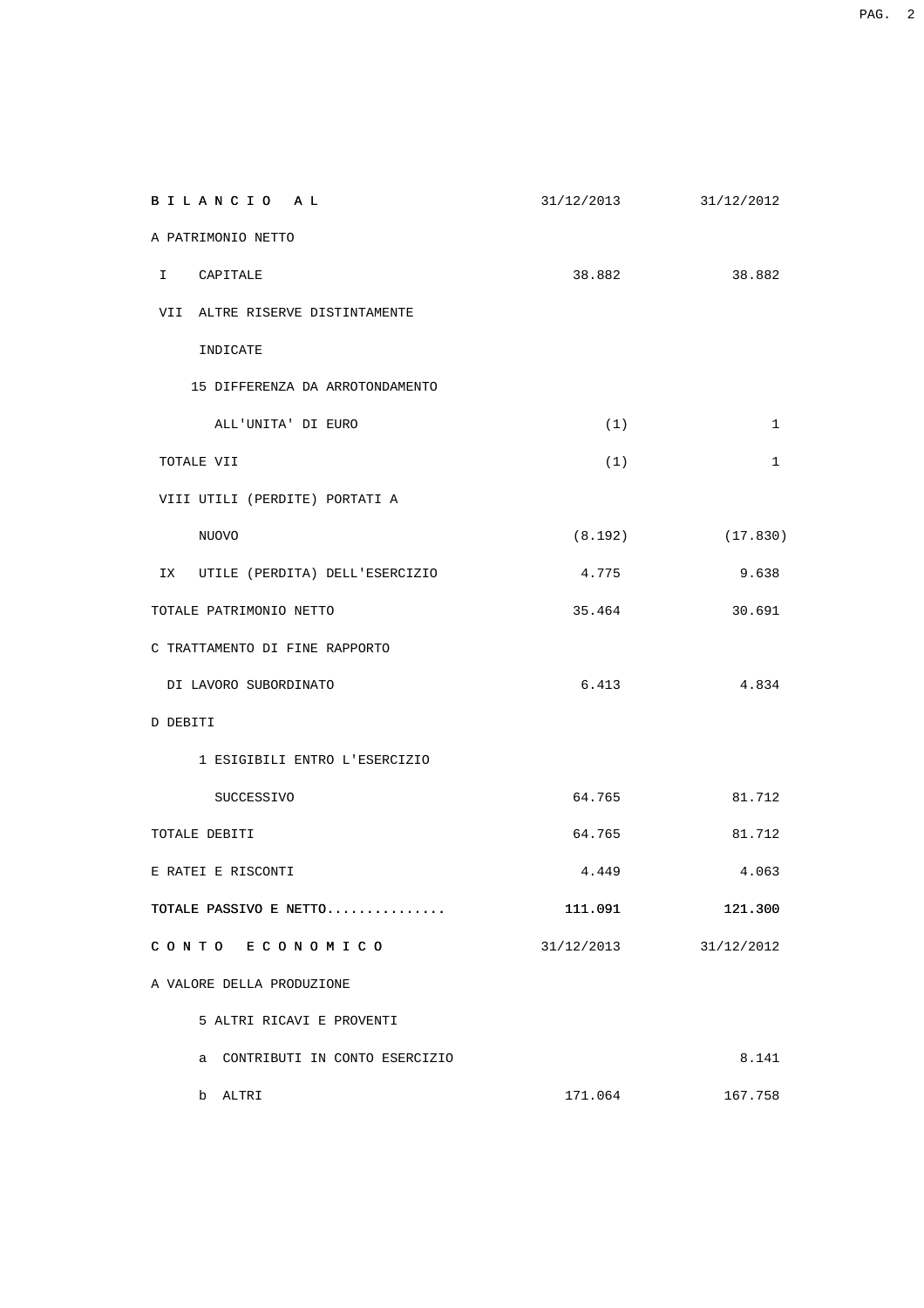| BILANCIO AL                                  | 31/12/2013 | 31/12/2012              |
|----------------------------------------------|------------|-------------------------|
| TOTALE<br>$5^{\circ}$                        | 171.064    | 175.899                 |
| TOTALE VALORE DELLA PRODUZIONE               | 171.064    | 175.899                 |
| B COSTI DELLA PRODUZIONE                     |            |                         |
| 6 PER MATERIE PRIME, SUSSIDIARIE             |            |                         |
| DI CONSUMO E DI MERCI                        | (1.567)    | (376)                   |
| 7 PER SERVIZI                                |            | $(112.021)$ $(115.681)$ |
| 8 PER GODIMENTO DI BENI DI TERZI             | (2.700)    | (2.000)                 |
| 9 PER IL PERSONALE                           |            |                         |
| a SALARI E STIPENDI                          |            | $(25.344)$ $(25.525)$   |
| b ONERI SOCIALI                              |            | $(16.142)$ $(16.450)$   |
| TRATTAMENTO DI FINE RAPPORTO<br>$\mathbf{C}$ | (1.589)    | (1.526)                 |
| TOTALE<br>9                                  |            | $(43.075)$ $(43.501)$   |
| 10 AMMORTAMENTI E SVALUTAZIONI               |            |                         |
| b AMMORTAMENTO DELLE                         |            |                         |
| IMMOBILIZZAZIONI MATERIALI                   |            | (885)                   |
| TOTALE 10                                    |            | (885)                   |
| 14 ONERI DIVERSI DI GESTIONE                 |            | $(1.477)$ $(2.188)$     |
| TOTALE COSTI DELLA PRODUZIONE                |            | $(160.840)$ $(164.631)$ |
| DIFF. TRA VALORE E COSTI DI PROD. (A-B)      | 10.224     | 11.268                  |
| C PROVENTI E ONERI FINANZIARI                |            |                         |
| 16 ALTRI PROVENTI FINANZIARI                 |            |                         |
| d PROVENTI DIVERSI DAI                       |            |                         |
| PRECEDENTI                                   |            |                         |
| d4 ALTRI                                     | 27         | 47                      |

example of the state of the state of the state of the state of the state of the state of the state of the state of the state of the state of the state of the state of the state of the state of the state of the state of the